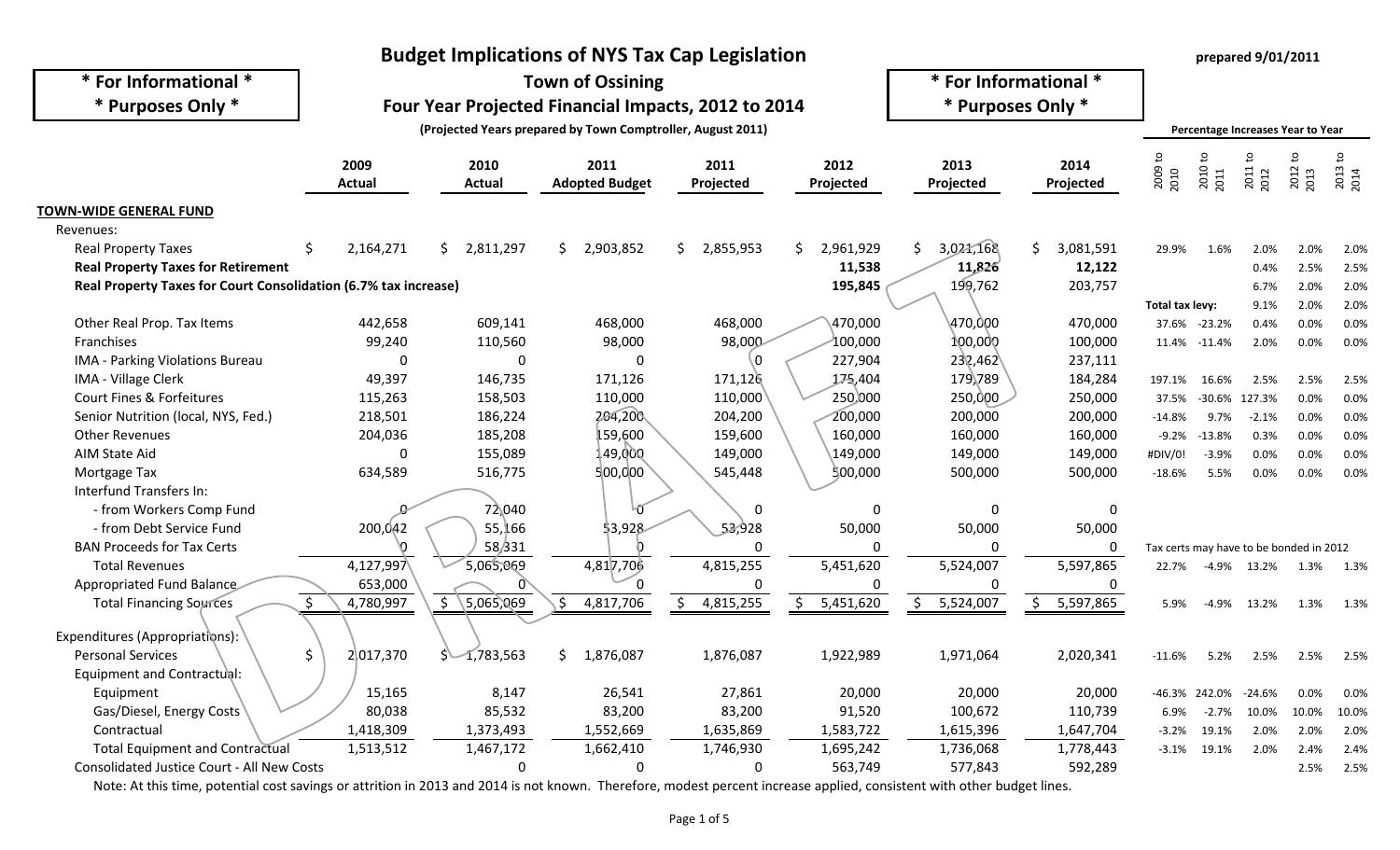|                                                                                                                                                                                                               |                                                                          |                         | <b>Budget Implications of NYS Tax Cap Legislation</b>       |                   |                                                                                                                                            |                                           |                   |              |                                                               | prepared 9/01/2011 |              |               |
|---------------------------------------------------------------------------------------------------------------------------------------------------------------------------------------------------------------|--------------------------------------------------------------------------|-------------------------|-------------------------------------------------------------|-------------------|--------------------------------------------------------------------------------------------------------------------------------------------|-------------------------------------------|-------------------|--------------|---------------------------------------------------------------|--------------------|--------------|---------------|
| * For Informational *                                                                                                                                                                                         |                                                                          |                         | <b>Town of Ossining</b>                                     |                   | For Informational *                                                                                                                        |                                           |                   |              |                                                               |                    |              |               |
| * Purposes Only *                                                                                                                                                                                             | * Purposes Only *<br>Four Year Projected Financial Impacts, 2012 to 2014 |                         |                                                             |                   |                                                                                                                                            |                                           |                   |              |                                                               |                    |              |               |
|                                                                                                                                                                                                               |                                                                          |                         | (Projected Years prepared by Town Comptroller, August 2011) |                   |                                                                                                                                            |                                           |                   |              | Percentage Increases Year to Year                             |                    |              |               |
|                                                                                                                                                                                                               | 2009<br>Actual                                                           | 2010<br>Actual          | 2011<br><b>Adopted Budget</b>                               | 2011<br>Projected | 2012<br>Projected                                                                                                                          | 2013<br>Projected                         | 2014<br>Projected | 2009<br>2010 | $\begin{array}{c} \textbf{2010} \\ \textbf{2011} \end{array}$ | 2011<br>2012       | 2012<br>2013 | 2013<br>2014  |
| <b>Employee Benefits:</b>                                                                                                                                                                                     |                                                                          |                         |                                                             |                   |                                                                                                                                            |                                           |                   |              |                                                               |                    |              |               |
| <b>Employees Retirement System</b>                                                                                                                                                                            | 146,667                                                                  | 149,508                 | 276,000                                                     | 275,410           | 344,215                                                                                                                                    | 394,213                                   | 404,068           | 1.9%         | 84.2%                                                         | 24.7%              | 14.5%        | 2.5%          |
| <b>Social Security</b>                                                                                                                                                                                        | 150,229                                                                  | 132,217                 | 143,500                                                     | 143,521           | 147,109                                                                                                                                    | 156,786                                   | 154,556           | $-12.0%$     | 8.5%                                                          | 2.5%               | 2.5%         | 2.5%          |
| <b>Workers Compensation</b>                                                                                                                                                                                   | 36,477                                                                   | 51,955                  | 59,860                                                      | 59,860            | 65,846                                                                                                                                     | ን2,431                                    | 79,674            | 42.4%        | 15.2%                                                         | 10.0%              | 10.0%        | 10.0%         |
| Life/Dental Insurance                                                                                                                                                                                         | 43,051                                                                   | 37,641                  | 42,000                                                      | 42,000            | 44,100                                                                                                                                     | 46,305                                    | 48,620            | $-12.6%$     | 11.6%                                                         | 5.0%               | 5.0%         | 5.0%          |
| Unemployment Insurance                                                                                                                                                                                        | 8,974                                                                    | 3,767                   | 9,000                                                       | 9,000             | 10,000                                                                                                                                     | 10,000                                    | 10,000            |              | -58.0% 138.9%                                                 | 11.1%              | 0.0%         | 0.0%          |
| <b>Disability Insurance</b>                                                                                                                                                                                   | 2,797                                                                    | 2,727                   | 3,000                                                       | 3,000             | 3,000                                                                                                                                      | 3,000                                     | 3,000             | $-2.5%$      | 10.0%                                                         | 0.0%               | 0.0%         | 0.0%          |
| Hospital/Medical Insurance                                                                                                                                                                                    | 456,587                                                                  | 458,380                 | 526,000                                                     | 526,000           | 604,900                                                                                                                                    | 695,635                                   | 799,980           | 0.4%         | 14.8%                                                         | 15.0%              | 15.0%        | 15.0%         |
| <b>Total Employee Benefits</b>                                                                                                                                                                                | 844,782                                                                  | 836,195                 | 1,059,360                                                   | 1,058,791         | 4,219,170                                                                                                                                  | 1,372,370                                 | 1,499,898         | $-1.0%$      | 26.6%                                                         |                    | 15.1% 12.6%  | 9.3%          |
| Debt Service:                                                                                                                                                                                                 |                                                                          |                         |                                                             |                   |                                                                                                                                            |                                           |                   |              |                                                               |                    |              |               |
| Existing Debt - BAN Principal                                                                                                                                                                                 | 44,243                                                                   | 44,200                  | 23,993                                                      | 23,993            | 50,000                                                                                                                                     | 50,000                                    | 50,000            | $-0.1%$      |                                                               | -45.7% 108.4%      | 0.0%         | 0.0%          |
| <b>Existing Debt - BAN Interest</b>                                                                                                                                                                           | 2,727                                                                    | 2,042                   | 1 <sub>1091</sub>                                           | 1,091             | 2,000                                                                                                                                      | 2,000                                     | 2,000             | $-25.1%$     | -46.6%                                                        | 83.3%              | 0.0%         | 0.0%          |
| <b>Existing Debt - TAN Interest</b>                                                                                                                                                                           | 0                                                                        | 3,686                   | 18, 150                                                     | 2,186             | 1,000                                                                                                                                      |                                           |                   | #DIV/0!      | $-40.7%$                                                      | $-94.5%$           |              | -100% #DIV/0! |
| Existing Debt - Bonds Principal                                                                                                                                                                               | 69,000                                                                   | 70,000                  | 70,000                                                      | 70,000            | 70,000                                                                                                                                     | 70,000                                    | 70,000            | 1.4%         | 0.0%                                                          | $0.0\%$            | 0.0%         | 0.0%          |
| Existing Debt - Bonds Interest                                                                                                                                                                                | 52,683                                                                   | 49,366                  | 49,367                                                      | 49,367            | 42,691                                                                                                                                     | 39,354                                    | 36,016            | $-6.3%$      | 0.0%                                                          | $-13.5%$           | $-7.8%$      | $-8.5%$       |
| Capital Lease Payments                                                                                                                                                                                        | 2,425                                                                    | 3,820                   |                                                             |                   |                                                                                                                                            |                                           |                   | 140.0%       |                                                               | $-100\%$ #DIV/0!   | #DIV/0!      | #DIV/0!       |
| <b>Total Debt Service</b>                                                                                                                                                                                     | 171,078                                                                  | 175,114                 | 162,601                                                     | 146,637           | 165,691                                                                                                                                    | 161,354                                   | 158,016           | 2.4%         | $-16.3%$                                                      | 1.9%               | $-2.6%$      | $-2.1%$       |
| Interfund Transfers Out:                                                                                                                                                                                      |                                                                          |                         |                                                             |                   |                                                                                                                                            |                                           |                   |              |                                                               |                    |              |               |
| to Dale Cemetery Fund                                                                                                                                                                                         | 224,323                                                                  | 76,934                  | \$7,248                                                     | 57,248            | 58,393                                                                                                                                     | 59,561                                    | 60,752            | $-65.7%$     | $-25.6%$                                                      | 2.0%               | 2.0%         | 2.0%          |
| to Trust Fund                                                                                                                                                                                                 |                                                                          | 353                     |                                                             |                   |                                                                                                                                            |                                           |                   |              |                                                               |                    |              |               |
| \$<br><b>Total Expenditures</b>                                                                                                                                                                               | 4,771,065                                                                | $$ \setminus 4,339,331$ | 4,817,706<br>\$                                             | 4,885,693<br>\$   | 5,625,234<br>\$                                                                                                                            | $\zeta$<br>5,878,260                      | \$6,109,739       | $-9.0\%$     | 12.6%                                                         | 16.8%              | 4.5%         | 3.9%          |
| Revenues More/(Less) Than                                                                                                                                                                                     |                                                                          |                         |                                                             |                   |                                                                                                                                            |                                           |                   |              |                                                               |                    |              |               |
| <b>Expenditures</b>                                                                                                                                                                                           | 9,932                                                                    | 725,738                 |                                                             | (70, 438)         | (173, 614)                                                                                                                                 | (354, 253)                                | (511, 874)        |              |                                                               |                    |              |               |
| Note: These positive amounts for 2009 and 2010 are indicative of<br>evenues exceeding appropriations, as well as actual expenditures<br>coming in under budget. 2011 overage is due to ongoing tax certiorari |                                                                          |                         |                                                             |                   | Note: These negative amounts in years 2012<br>through 2014 represent the Tax Cap impact that<br>must be addressed through new or increased |                                           |                   |              |                                                               |                    |              |               |
|                                                                                                                                                                                                               | claims that will have been settled in 2011.                              |                         |                                                             |                   | reduction of appropriations.                                                                                                               | revenue sources, tax cap override, and/or |                   |              |                                                               |                    |              |               |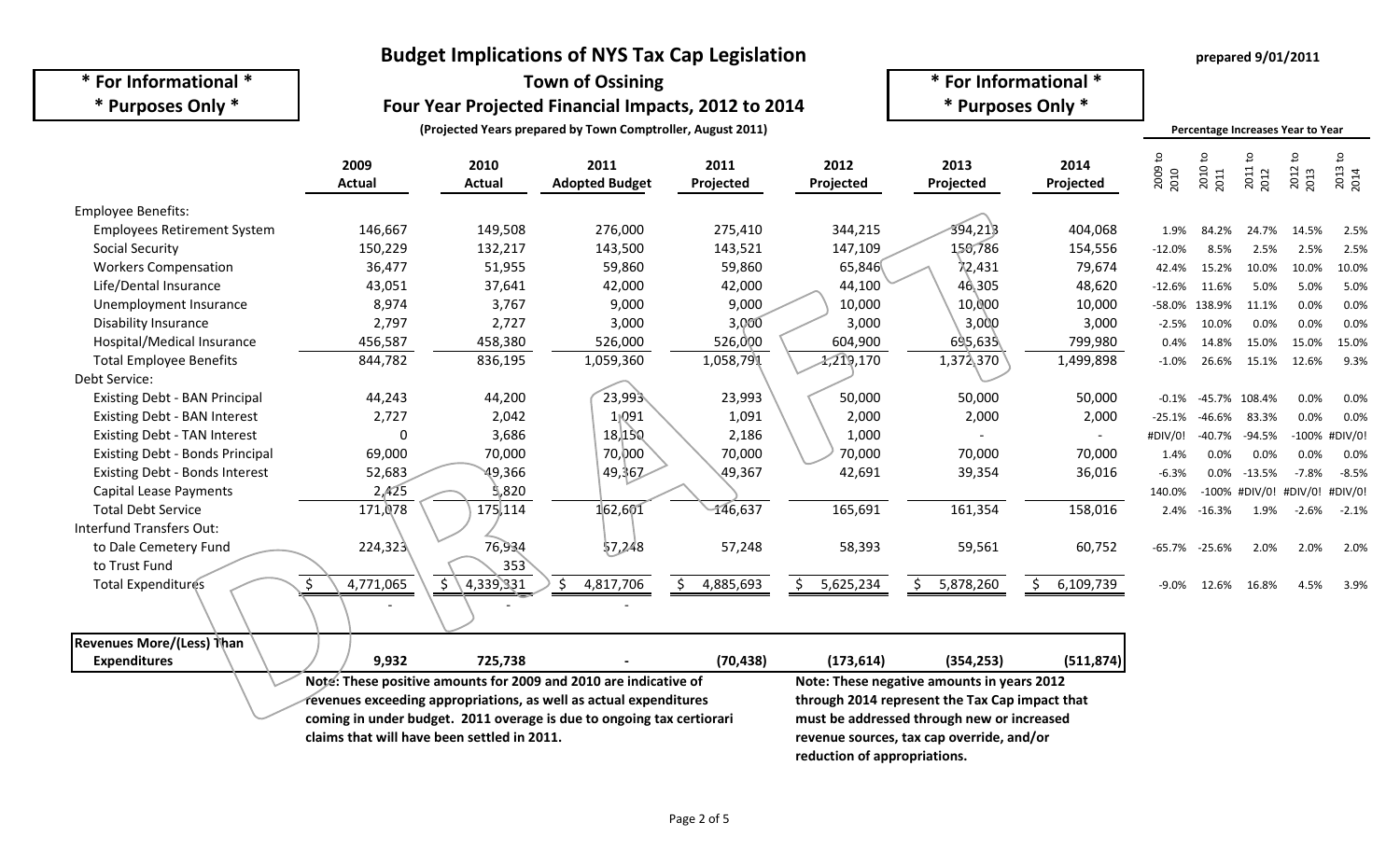|                                                                                                 |                | <b>Budget Implications of NYS Tax Cap Legislation</b>       |                               |                   |                           |                   |                   |                                          |                                                               | prepared 9/01/2011                                            |              |                       |  |  |
|-------------------------------------------------------------------------------------------------|----------------|-------------------------------------------------------------|-------------------------------|-------------------|---------------------------|-------------------|-------------------|------------------------------------------|---------------------------------------------------------------|---------------------------------------------------------------|--------------|-----------------------|--|--|
| * For Informational *                                                                           |                | <b>Town of Ossining</b>                                     | * For Informational *         |                   |                           |                   |                   |                                          |                                                               |                                                               |              |                       |  |  |
| * Purposes Only *                                                                               |                | Four Year Projected Financial Impacts, 2012 to 2014         |                               |                   |                           | * Purposes Only * |                   |                                          |                                                               |                                                               |              |                       |  |  |
|                                                                                                 |                | (Projected Years prepared by Town Comptroller, August 2011) |                               |                   |                           |                   |                   | Percentage Increases Year to Year        |                                                               |                                                               |              |                       |  |  |
|                                                                                                 | 2009<br>Actual | 2010<br><b>Actual</b>                                       | 2011<br><b>Adopted Budget</b> | 2011<br>Projected | 2012<br>Projected         | 2013<br>Projected | 2014<br>Projected | 2009 1<br>2010                           | $\begin{array}{c} \textbf{2010} \\ \textbf{2011} \end{array}$ | $\begin{array}{c} \textbf{2011} \\ \textbf{2012} \end{array}$ | 2012<br>2013 | 2013<br>2014          |  |  |
| TOWN UNINCORPORATED GENERAL & HIGHWAY FUNDS                                                     |                |                                                             |                               |                   |                           |                   |                   |                                          |                                                               |                                                               |              |                       |  |  |
| Revenues (combined funds):                                                                      |                |                                                             |                               |                   |                           |                   |                   |                                          |                                                               |                                                               |              |                       |  |  |
| Real Property Taxes - Part Town Gene \$                                                         | 2,939,521      | 3,259,730                                                   | 2,811,943<br>Ś                | 2,806,954<br>S.   | 2,868,182                 | \$<br>2,925,546   | Ŝ.<br>2,984,057   | 10.9%                                    | $-13.9%$                                                      | 2.0%                                                          | 2.0%         | 2.0%                  |  |  |
| Real Property Taxes - Highway                                                                   | 2,169,162      | 2,245,372                                                   | 2,245,206                     | 2,241,223         | 2,290,110                 | 2,335,912         | 2,382,630         | 3.5%                                     | $-0.2%$                                                       | 2.0%                                                          | 2.0%         | 2.0%                  |  |  |
| Real Property Taxes for Retirement                                                              |                |                                                             |                               |                   | 7,123                     | 7,269             | 7,419             |                                          |                                                               | 0.1%                                                          | 2.0%         | 2.1%                  |  |  |
|                                                                                                 |                |                                                             |                               |                   |                           |                   |                   | Total tax levy:                          |                                                               | 2.1%                                                          | 2.0%         | 2.0%                  |  |  |
| <b>Sales Tax Distribution</b>                                                                   | 675,029        | 726,218                                                     | 675,000                       | 675,000           | 675,000                   | 675,000           | 675,000           | 7.6%                                     | $-7.1%$                                                       | 0.0%                                                          | 0.0%         | 0.0%                  |  |  |
| <b>Other Revenues</b>                                                                           | 114,559        | 151,662                                                     | 66,650                        | 66,650            | 67,000                    | 67,000            | 67,000            |                                          | 32.4% -56.1%                                                  | 0.5%                                                          | 0.0%         | 0.0%                  |  |  |
| AIM State Aid                                                                                   | 165,067        | 0                                                           |                               | 0                 | n                         |                   | 0                 | $-100%$                                  |                                                               |                                                               |              |                       |  |  |
| Interfund Transfers In:                                                                         |                |                                                             |                               |                   |                           |                   |                   |                                          |                                                               |                                                               |              |                       |  |  |
| - from Workers Comp Fund                                                                        | $\mathbf 0$    | 30,464                                                      |                               |                   | $\Omega$                  | 0                 |                   |                                          |                                                               |                                                               |              |                       |  |  |
| - from Debt Service Fund                                                                        | 101,850        | 22,410                                                      | 74,317                        | 74,317            | -0                        |                   |                   |                                          |                                                               |                                                               |              |                       |  |  |
| <b>BAN Proceeds for Tax Certs</b>                                                               | 0              | 145,996                                                     |                               |                   | ∩                         |                   |                   | Tax certs will have to be bonded in 2012 |                                                               |                                                               |              |                       |  |  |
| <b>Total Revenues</b>                                                                           | 6,165,188      | 6,581,852                                                   | 5873146                       | 5,864,144         | \$,907,415                | 6,010,727         | 6,116,106         |                                          | 6.8% -10.9%                                                   | $0.6\%$                                                       | 1.7%         | 1.8%                  |  |  |
| Appropriated Fund Balance                                                                       | 70,150         | 0                                                           |                               | 0                 |                           | ∩                 |                   |                                          |                                                               |                                                               |              |                       |  |  |
| <b>Total Financing Sources</b>                                                                  | 6,235,338      | $-6,581,852$                                                | 5,873,116<br>\$               | \$,864,144        | $\frac{5,907,415}{5,000}$ | 6,010,727<br>S.   | 6,116,106         |                                          | 5.6% -10.9%                                                   | 0.6%                                                          | 1.7%         | 1.8%                  |  |  |
| TOWN UNINCORPORATED GENERAL FUND<br>Expenditures (Appropriations):<br><b>Personal Services:</b> |                |                                                             |                               |                   |                           |                   |                   |                                          |                                                               |                                                               |              |                       |  |  |
| Ś<br>Police Dept                                                                                | 1,774,795      | 1,844,124                                                   | $\zeta$<br>334,376            | \$<br>209,712     | 49,121                    | 49,121            | 49,121            | 3.9%                                     | -88.6%                                                        | $-85.3%$                                                      | 0.0%         | 0.0%                  |  |  |
| <b>Building &amp; Planning Depts</b>                                                            | 132,633        | 122,230                                                     | 120,549                       | 120,549           | 123,563                   | 126,652           | 129,818           | $-7.8%$                                  | $-1.4%$                                                       | 2.5%                                                          | 2.5%         | 2.5%                  |  |  |
| Total Personal Services:                                                                        | 1,907,428      | 966,354,                                                    | 454,925                       | 330,261           | 172,684                   | 175,773           | 178,939           | 3.1%                                     | -83.2%                                                        | $-62.0%$                                                      | 1.8%         | 1.8%                  |  |  |
| Equipment and Contractual:                                                                      |                |                                                             |                               |                   |                           |                   |                   |                                          |                                                               |                                                               |              |                       |  |  |
| Equipment - Police                                                                              | 22,579         | 8,039                                                       | 30,551                        | 28,301            | $\boldsymbol{0}$          | 0                 | $\bf{0}$          |                                          | -64.4% 252.0%                                                 |                                                               |              | -100% #DIV/0! #DIV/0! |  |  |
| Equipment - all others                                                                          | 2,060          | 918                                                         | 1,000                         | 1,885             | 1,000                     | 1,000             | 1,000             |                                          | -55.4% 105.3%                                                 | $0.0\%$                                                       | 0.0%         | 0.0%                  |  |  |
| Gas/Diesel, Energy Costs                                                                        | 49,583         | 56,605                                                      | 31,100                        | 31,100            | 34,210                    | 37,631            | 41,394            |                                          | 14.2% -45.1% 10.0%                                            |                                                               | 10.0%        | 10.0%                 |  |  |
| Contractual - Police                                                                            | 111,863        | 87,348                                                      | 57,573                        | 63,165            | 35,000                    | 35,000            | 35,000            |                                          | -21.9% -27.7% -39.2%                                          |                                                               | $0.0\%$      | 0.0%                  |  |  |
| Contractual - West Cty Contract                                                                 | 0              | 0                                                           | 1,992,472                     | 2,093,650         | 2,428,820                 | 2,576,249         | 2,731,095         | #DIV/0! #DIV/0! 21.9%                    |                                                               |                                                               | 6.1%         | 6.0%                  |  |  |
| Contractual - all others                                                                        | 379,491        | 375,404                                                     | 268,169                       | 260,000           | 266,500                   | 273,163           | 279,992           |                                          | $-1.1\% -30.7\%$                                              | -0.6%                                                         | 2.5%         | 2.5%                  |  |  |
| <b>Total Equipment and Contractual</b>                                                          | 565,576        | 528,314                                                     | 2,380,865                     | 2,478,101         | 2,765,530                 | 2,923,043         | 3,088,481         |                                          | -6.6% 369.1% 16.2%                                            |                                                               |              | 5.7% 5.7%             |  |  |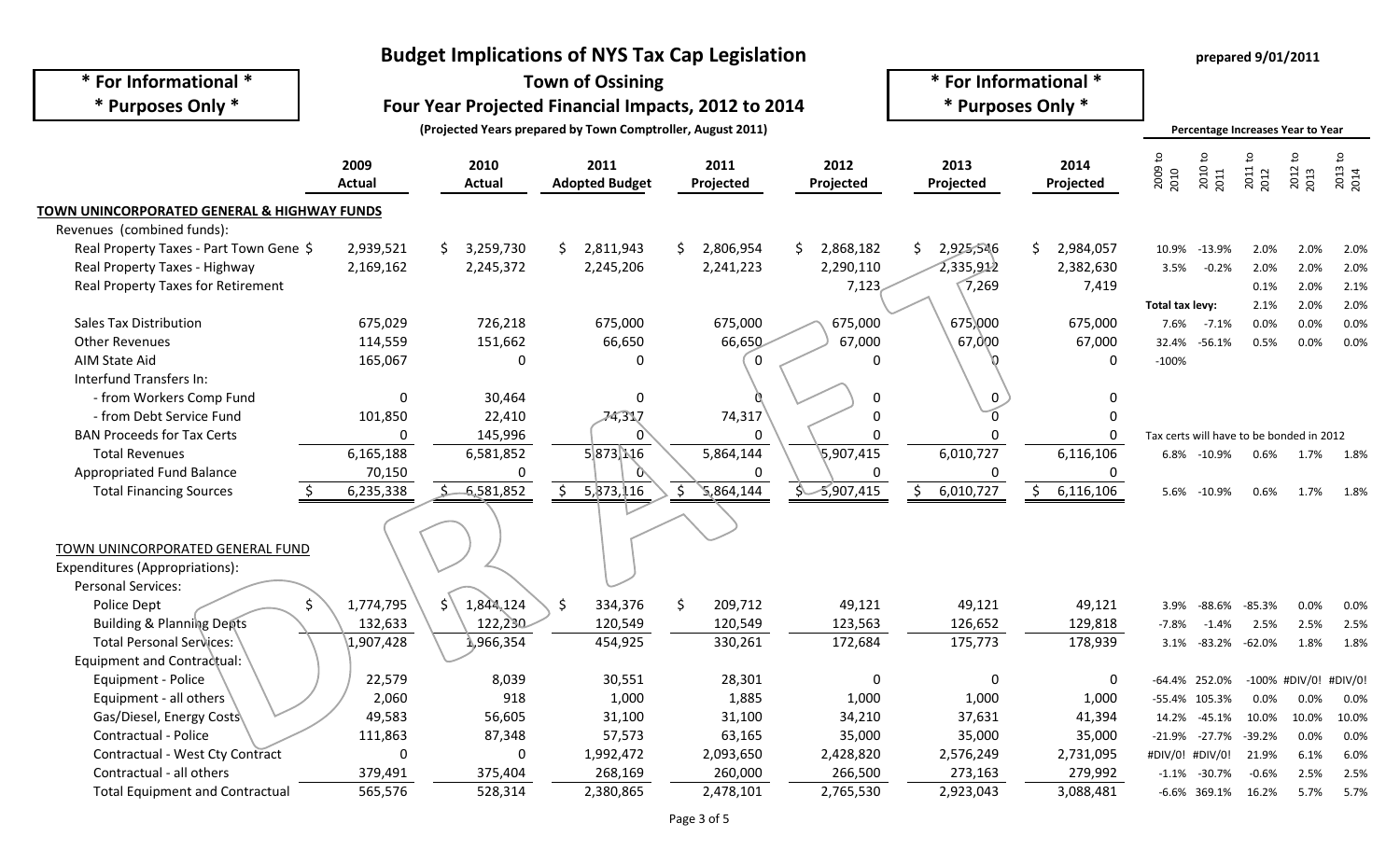| <b>Budget Implications of NYS Tax Cap Legislation</b>      |                       |                         |                                                             |                   |                   |                   |                   |                                         |                                                               | prepared 9/01/2011 |                      |  |  |  |  |
|------------------------------------------------------------|-----------------------|-------------------------|-------------------------------------------------------------|-------------------|-------------------|-------------------|-------------------|-----------------------------------------|---------------------------------------------------------------|--------------------|----------------------|--|--|--|--|
| * For Informational *                                      |                       | <b>Town of Ossining</b> | * For Informational *                                       |                   |                   |                   |                   |                                         |                                                               |                    |                      |  |  |  |  |
| * Purposes Only *                                          |                       |                         | Four Year Projected Financial Impacts, 2012 to 2014         |                   |                   | * Purposes Only * |                   |                                         |                                                               |                    |                      |  |  |  |  |
|                                                            |                       |                         | (Projected Years prepared by Town Comptroller, August 2011) |                   |                   |                   |                   |                                         | Percentage Increases Year to Year                             |                    |                      |  |  |  |  |
|                                                            |                       |                         |                                                             |                   |                   |                   |                   |                                         |                                                               |                    |                      |  |  |  |  |
|                                                            | 2009<br><b>Actual</b> | 2010<br><b>Actual</b>   | 2011<br><b>Adopted Budget</b>                               | 2011<br>Projected | 2012<br>Projected | 2013<br>Projected | 2014<br>Projected | $2009$ to $2010$<br>$\frac{2010}{2011}$ | $\begin{array}{c} \textbf{2011} \\ \textbf{2012} \end{array}$ | °,<br>2012<br>2013 | ٥,<br>2013 t<br>2014 |  |  |  |  |
| <b>Employee Benefits:</b>                                  |                       |                         |                                                             |                   |                   |                   |                   |                                         |                                                               |                    |                      |  |  |  |  |
| <b>Employees Retirement System</b>                         | 8,284                 | 4,441                   | 7,000                                                       | 6,812             | 8,513             | 9,750             | 9,994             | $-46.4%$<br>53.4%                       | 21.6%                                                         | 14.5%              | 2.5%                 |  |  |  |  |
| Police/Fire Retirement System                              | 199,243               | 283,017                 | 52,785                                                      | 35,232            | 10,266            | 10,265            | 10,266            | 42.0%<br>$-87.6%$                       | $-80.6%$                                                      | 0.0%               | 0.0%                 |  |  |  |  |
| <b>Social Security</b>                                     | 132,596               | 134,582                 | 26,664                                                      | 25,265            | 13,210            | 43,447            | 13,689            | 1.5%<br>$-81.2%$                        | -50.5%                                                        | 1.8%               | 1.8%                 |  |  |  |  |
| <b>Workers Compensation</b>                                | 63,491                | 64,601                  | 29,738                                                      | 29,738            | 32,712            | 35,983            | 39,581            | 1.7%<br>$-54.0%$                        | 10.0%                                                         | 10.0%              | 10.0%                |  |  |  |  |
| Life/Dental Insurance                                      | 33,399                | 33,921                  | 6,322                                                       | 6,322             | 6,638             | 6,970             | 7,319             | 1.6%<br>$-81.4%$                        | 5.0%                                                          | 5.0%               | 5.0%                 |  |  |  |  |
| Unemployment Insurance                                     | $\mathbf{0}$          | $\mathbf{0}$            | $\pmb{0}$                                                   | 0                 | 10,000            | 10,000            | 10,000            | #DIV/0! #DIV/0! #DIV/0!                 |                                                               | 0.0%               | 0.0%                 |  |  |  |  |
| <b>Disability Insurance</b>                                | 1,515                 | 1,423                   | 1,700                                                       | 1,000             | 3,000             | 3,000             | 3,000             | $-6.1%$<br>-29.7%                       | 76.5%                                                         | 0.0%               | 0.0%                 |  |  |  |  |
| Hospital/Medical Insurance                                 | 404,027               | 420,167                 | 268,514                                                     | 268,514           | 308,791           | 355,110           | 408,377           | 4.0%<br>$-36.1%$                        | 15.0%                                                         | 15.0%              | 15.0%                |  |  |  |  |
| <b>Total Employee Benefits</b>                             | 842,555               | 942,152                 | 392,723                                                     | 372,883           | 393,130           | 444,526           | 502,226           | 11.8%<br>$-60.4%$                       | 0.1%                                                          | 13.1%              | 13.0%                |  |  |  |  |
| Debt Service:                                              |                       |                         |                                                             |                   |                   |                   |                   |                                         |                                                               |                    |                      |  |  |  |  |
| Existing Debt - BAN Principal                              | $\Omega$              | $\Omega$                | 8,901                                                       | 8,335             | 16,000            | 16,000            | 16,000            | #DIV/0! #DIV/0!                         | 79.8%                                                         | 0.0%               | 0.0%                 |  |  |  |  |
| Existing Debt - BAN Interest                               |                       | $\Omega$                | 739                                                         | 692               | 1,500             | 1,500             | 1,500             | #DIV/0! #DIV/0!                         | 103.0%                                                        | 0.0%               | 0.0%                 |  |  |  |  |
| <b>Existing Debt - TAN Interest</b>                        |                       | 1,005                   | 4,950                                                       | 596               | 600               | 0                 | $\mathbf 0$       | #DIV/0!<br>-40.7%                       | $-87.9%$                                                      | $-100%$            | #DIV/0!              |  |  |  |  |
| Existing Debt - Bonds Principal                            | 177,000               | 177,000                 | 196,000                                                     | 196,000           | 200,000           | 210,000           | 225,000           | 10.7%<br>$0.0\%$                        | 2.0%                                                          | 5.0%               | 7.1%                 |  |  |  |  |
| Existing Debt - Bonds Interest                             | 133,961               | 128,109                 | 121,840                                                     | 121,840           | 115,004           | 107,720           | 99,879            | $-4.9%$<br>$-4.4%$                      | $-5.6%$                                                       | $-6.3%$            | $-7.3%$              |  |  |  |  |
| <b>Total Debt Service</b>                                  | 310,961               | 306,114                 | 332,430                                                     | 327,463           | 333,104           | 335,220           | 342,379           | $-1.6%$<br>7.0%                         | 0.2%                                                          | 0.6%               | 2.1%                 |  |  |  |  |
| <b>Interfund Transfers Out</b>                             |                       | $\Omega$                | 0                                                           | 0                 | $\Omega$          | 0                 | $\Omega$          |                                         |                                                               |                    |                      |  |  |  |  |
| <b>Total Expenditures</b>                                  | 3,626,520<br>\$       | $\frac{1}{2}$ 3,742,934 | 3,560,943<br>\$                                             | \$<br>3,508,708   | 3,664,448         | 3,878,562<br>\$   | 4,112,025<br>\$   | 3.2%<br>$-6.3%$                         | 2.9%                                                          | 5.8%               | 6.0%                 |  |  |  |  |
| <b>TOWN HIGHWAY FUND</b><br>Expenditures (Appropriations). |                       |                         |                                                             |                   |                   |                   |                   |                                         |                                                               |                    |                      |  |  |  |  |
| <b>Personal Services</b><br>Equipment and Contractual:     | \$<br>793,976         | 804,098                 | 830,055                                                     | Ś<br>830,055      | 850,806           | 872,076           | 893,878           | 1.3%<br>3.2%                            | 2.5%                                                          | 2.5%               | 2.5%                 |  |  |  |  |
| Equipment                                                  | 14,293                | 3,476                   | 7,200                                                       | 10,915            | 10,000            | 10,000            | 10,000            | -75.7% 214.0%                           | 38.9%                                                         | 0.0%               | 0.0%                 |  |  |  |  |
| Gas/Diesel, Energy Costs                                   | 53,136                | 63,284                  | 64,700                                                      | 31,774            | 34,951            | 38,446            | 42,291            | 19.1%<br>$-49.8%$                       | $-46.0%$                                                      | 10.0%              | 10.0%                |  |  |  |  |
| Contractual                                                | 472,363               | 531,765                 | 576,030                                                     | 550,000           | 563,750           | 577,844           | 592,290           | 12.6%<br>3.4%                           | $-2.1%$                                                       | 2.5%               | 2.5%                 |  |  |  |  |
| <b>Total Equipment and Contractual</b>                     | 539,792               | 598,525                 | 647,930                                                     | 592,689           | 608,701           | 626,290           | 644,581           | 10.9%<br>$-1.0%$                        | $-6.1%$                                                       | 2.9%               | 2.9%                 |  |  |  |  |

 $\lceil$